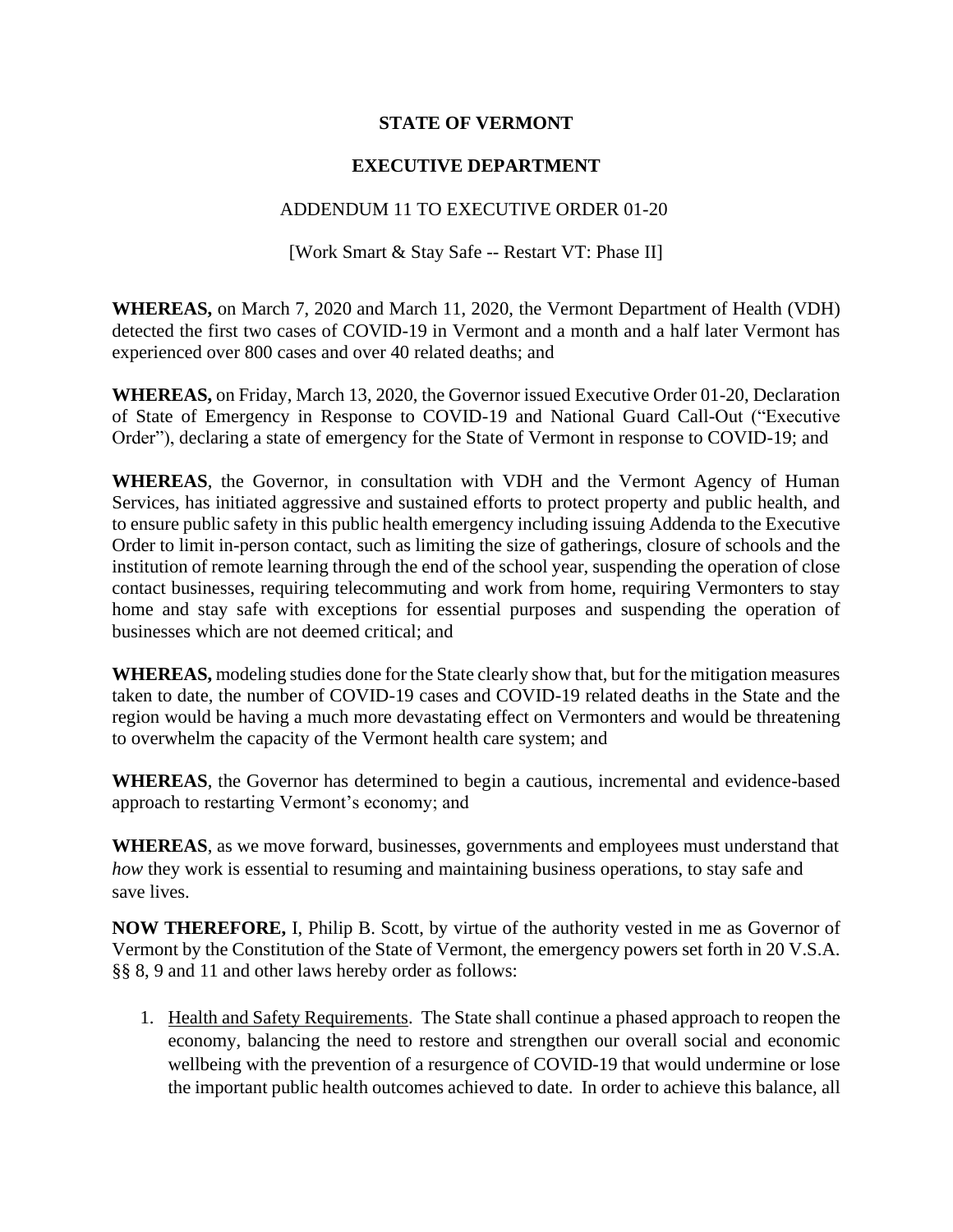businesses and non-profit and governmental entities, including employees and contractors of governmental entities, which are operating or will be operating during the declared State of Emergency, shall implement the following physical distancing, health and sanitation measures in accordance with Vermont Department of Health, CDC and Agency of Commerce and Community Development (ACCD) guidelines:

- a. Employees shall not report to, or be allowed to remain at, work or job site if sick or symptomatic (with fever, cough, and/or shortness of breath).
- b. Employees must observe strict social distancing of six feet while on the job.
- c. Employees must wear face coverings over their nose and mouth when in the presence of others. In the case of retail cashiers, a translucent shield or "sneeze guard" is acceptable in lieu of a mask.
- d. Employees must have easy and frequent access to soap and water or hand sanitizer during duration of work, and handwashing or hand sanitization should be required before entering, and leaving, job sites. All common spaces and equipment, including bathrooms, frequently touched surfaces and doors, tools and equipment, and vehicles must be cleaned and disinfected at the beginning, middle and end of each shift *and* prior to transfer from one person to another.
- e. No more than two (2) people shall occupy one vehicle when conducting work.
- f. To the extent feasible, prior to the commencement of each work shift, prescreening, including temperature checks and survey shall be required to verify each employee has no symptoms of respiratory illness (fever, cough, and/or shortness of breath).
- g. Signs must be posted at all entrances clearly indicating that no one may enter if they have symptoms of respiratory illness.
- h. No congregation of employees shall be permitted on site.
- i. No workers who have knowledge of contact with a worker who is diagnosed with COVID-19 shall be permitted on site and shall quarantine for 14 days.
- j. Indoor workspaces where more than two (2) employees are working must have good air circulation.
- k. All operations shall designate a health officer on-site at every shift responsible for ensuring compliance with Addendum 10 and this Addendum 11 to the Executive Order and applicable ACCD Guidance. This person shall have the authority to stop or modify activities to ensure work conforms with the mandatory health and safety requirements.
- l. All employees, including those already working (except healthcare workers, first responders, and others already trained in infection control, personal protection/universal precautions), must complete, and employers must document, a mandatory training on health and safety requirements as provided by VOSHA, or another training program that meets or exceeds the VOSHA-provided standard.
- 2. Training Requirements. All employers shall provide training and a written copy of standard operating procedures to be developed by the Vermont Occupational Safety and Health Agency (VOSHA), in consultation with VDH, on, at a minimum:
	- a. The signs and symptoms of COVID-19 and an explanation of how the disease is spread;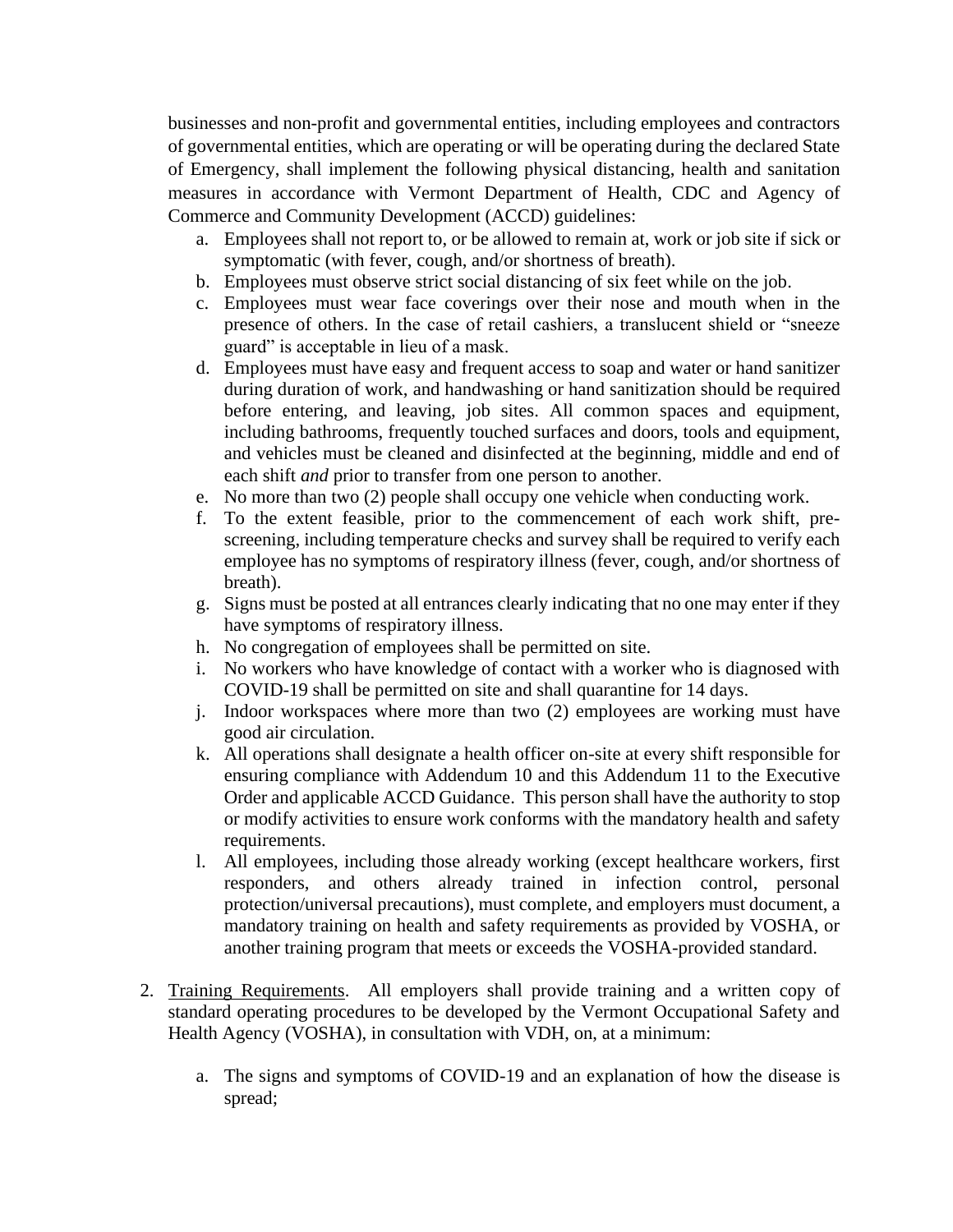- b. Information on appropriate social distancing and personal hygiene practices, including those set forth in this Addendum 11 to the Executive Order and applicable ACCD Guidance; and
- c. The types, proper use, limitations, location, handling, decontamination, removal, and disposal of any PPE being used.

Employers may adopt another training program that meets or exceeds the VOSHAprovided standard, or additional policies and procedures that are applicable to the employment environment and employees' duties, which shall not be less restrictive than those developed by VOSHA.

All businesses and non-profit and government entities in operation must complete and document mandatory health and safety training by May 4, 2020.

- 3. Customer and General Public Mask Use**.** Customers and the public in general, are encouraged to wear face coverings over their nose and mouth any time they are interacting with others from outside their households.
- 4. Phased Restart. Preventing outbreaks and limiting the spread of COVID-19 is the only way to avoid future business and social disruption. The success of this phased restart will depend in large part on the ability of employers and employees to adhere to the public health, safety, and social distancing measures essential to limiting the spread of illness.

Subject to compliance by all affected businesses and non-profit and government entities with the health and safety requirements set forth above and ACCD guidance developed in consultation with VDH and the Department of Public Safety/Division of Emergency Management, Phase 2 of this effort, effective April 27, 2020, will allow the following:

- a. "Micro-crews," or no more than five (5) persons per location/job, to perform outdoor work and construction work in unoccupied structures.
- b. Manufacturing and distribution operations may resume with a maximum of 5 (five) employees in any location if they are low-density and ensure employees are at least six feet apart at all times.
- c. Supporting operations may continue with the minimum number of employees necessary to support curbside pick-up and delivery services, and in accordance with the guidance issued by ACCD.
- d. Resumption of in-person shopping at outdoor retail operations, such as garden centers and greenhouses offering mulch, stone, plant, tree, seed sales; provided, however, these operations shall not permit any more than a maximum of 10 total people including customers and staff.

Outdoor retail operations shall take steps to schedule or stage customer visits, such as waiting in cars until ready, to ensure no congregation.

e. Libraries may allow for curbside pickup for lending in accordance with guidance issued by the Department of Libraries.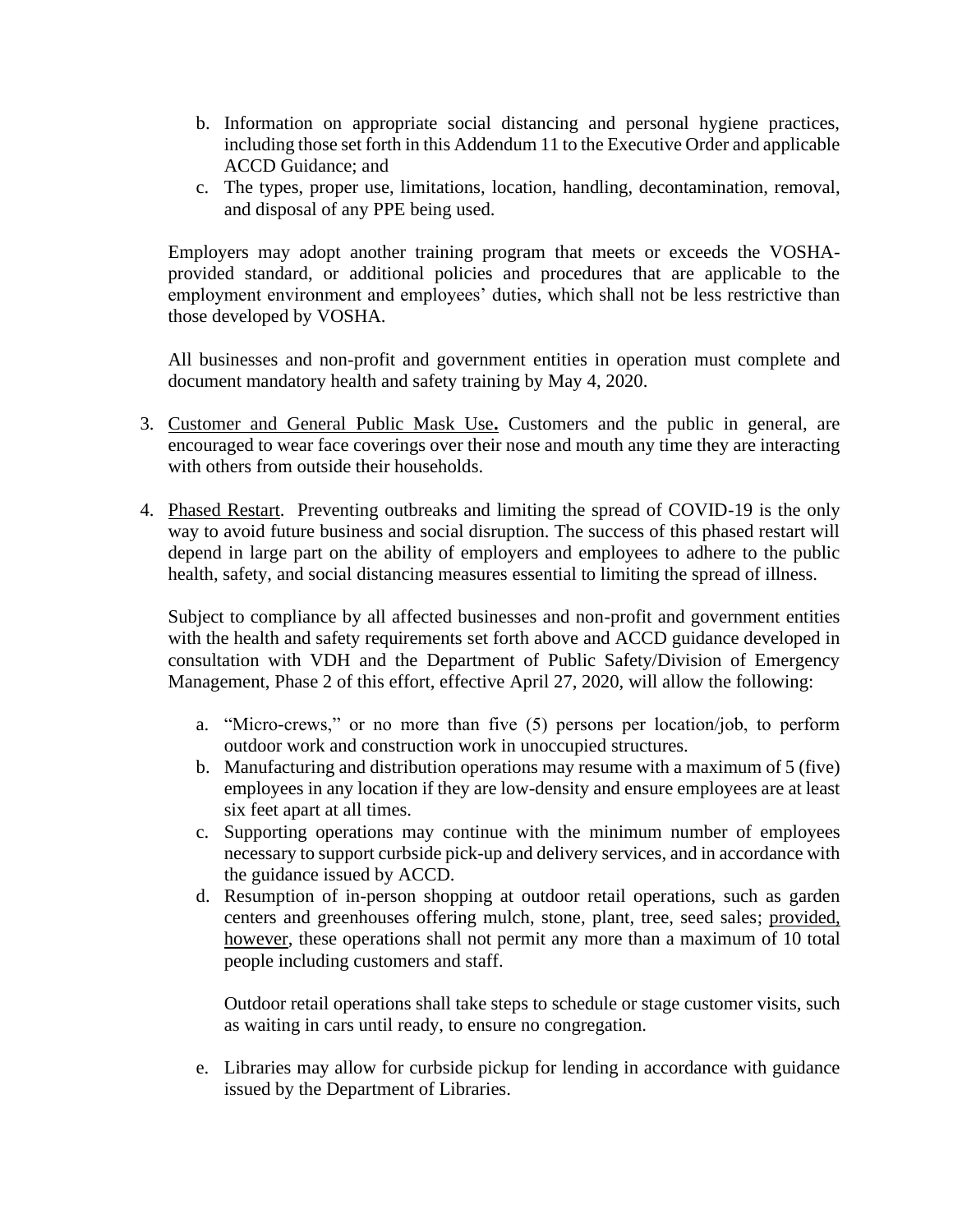- 5. Farmers Markets. Subject to compliance with the health and safety requirements set forth above and ACCD guidance developed in consultation with VDH and the Department of Public Safety/Division of Emergency Management, effective May 1, 2020, farmers markets may open using limited in-person operations to ensure consumer access to quality, healthy food; provided, however:
	- a. Farmer's markets must adhere to all municipal ordinances and regulatory and permitting requirements prior to opening.
	- b. Farmer's markets must significantly alter their business practices to eliminate crowds and reduce contact between vendors and customers, including a transition away from shopping and social events to primarily a food distribution system.
	- c. Farmers markets shall use a "pre-order, local food pick-up" model to the extent possible and comply with any additional guidance issued by the Agency of Agriculture and Food Markets (AAFM).
- 6. Education and Compliance. VOSHA, VDH inspectors and AAFM inspectors shall, in the ordinary course of the performance of their duties, ensure businesses and non-profit and governmental entities have the information necessary to comply with the health and safety requirements of this Addendum 11 to the Executive Order.
- 7. Businesses and non-profit and government entities deemed critical in accordance with Addendum 6 to the Executive Order and ACCD Sector Guidance (Stay Home/Stay Safe), may continue to operate under pre-existing guidance and shall operate in accordance with mandatory health and safety and training requirements set forth above.
- 8. In accordance with Addendum 5 to the Executive Order (Order to Work From Home for all Businesses and Non-Profits) and Stay Home Stay Safe, all businesses, non-profit entities and government entities shall continue procedures to support work from home and telecommuting for all workers to the extent possible.
- 9. All businesses, not-for-profit entities and government entities are encouraged to continue business strategies, procedures and practices to maximize use of on-line presence, telephone and web-based service delivery and phone or online orders for term curb-side pick-up and delivery.

This Addendum 11 shall take effect upon signing and, except as modified in this Addendum 11, the Executive Order and all Addenda thereto and Directives issued thereunder, shall continue in full force and effect until midnight on May 15, 2020, at which time the Governor, in consultation with the Vermont Department of Health and the Department of Public Safety/Division of Emergency Management shall assess the emergency and determine whether to amend or extend this Addendum.